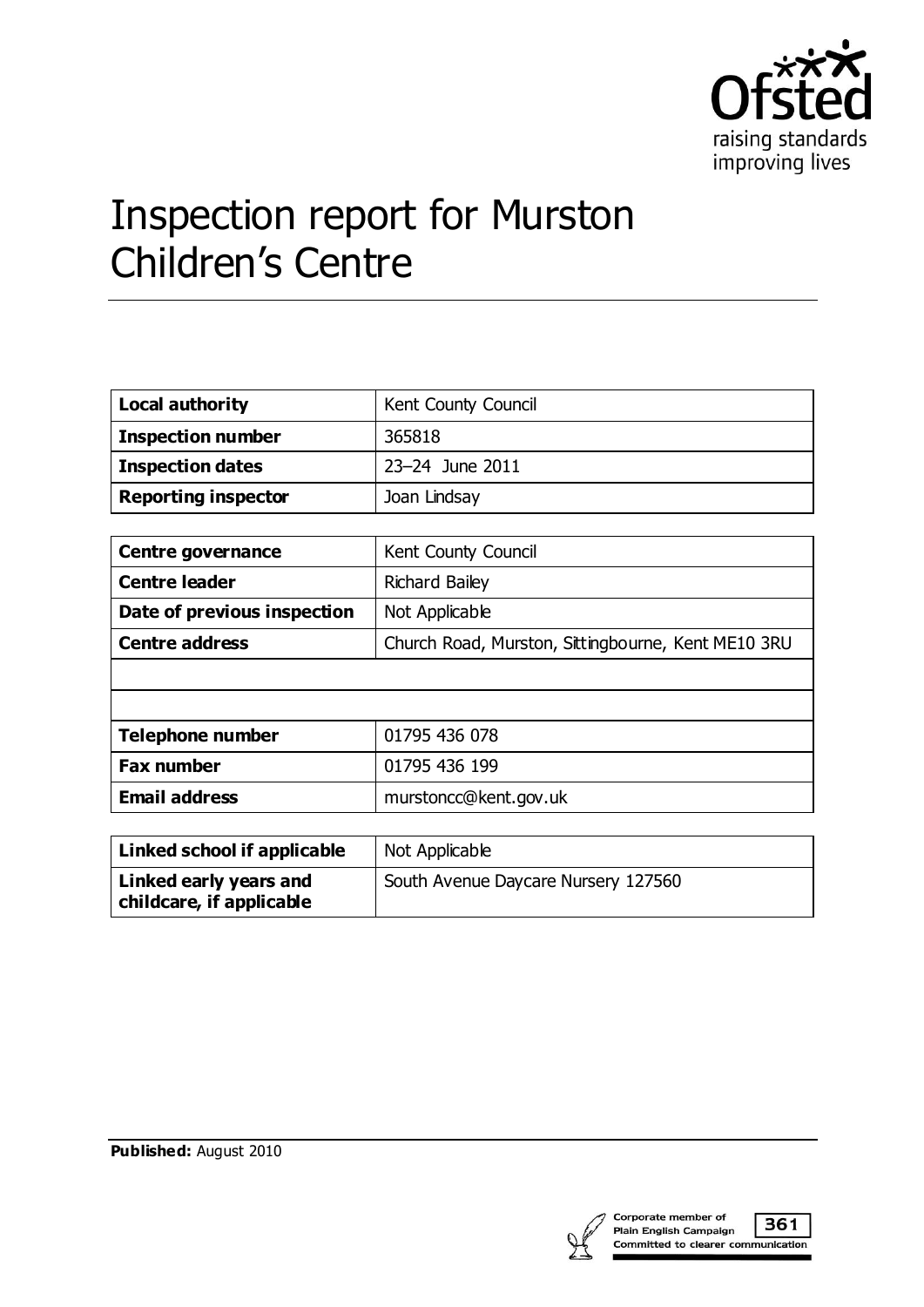The Office for Standards in Education, Children's Services and Skills (Ofsted) regulates and inspects to achieve excellence in the care of children and young people, and in education and skills for learners of all ages. It regulates and inspects childcare and children's social care, and inspects the Children and Family Court Advisory Support Service (Cafcass), schools, colleges, initial teacher training, work-based learning and skills training, adult and community learning, and education and training in prisons and other secure establishments. It assesses council children's services, and inspects services for looked after children, safeguarding and child protection.

If you would like a copy of this document in a different format, such as large print or Braille, please telephone 0300 123 1231, or email enquiries@ofsted.gov.uk.

You may reuse this information (not including logos) free of charge in any format or medium, under the terms of the Open Government Licence. To view this licence, visit www.nationalarchives.gov.uk/doc/open-government-licence/, write to the Information Policy Team, The National Archives, Kew, London TW9 4DU, or email: psi@nationalarchives.gsi.gov.uk.

This publication is available at www.ofsted.gov.uk/publications/100024.

To receive regular email alerts about new publications, including survey reports an d school inspection reports, please visit our website and go to 'Subscribe'.

Royal Exchange Buildings St Ann's Square Manchester M2 7LA

T: 0300 123 1231 Textphone: 0161 618 8524 E: enquiries@ofsted.gov.uk W: www.ofsted.gov.uk

No. 100024 © Crown copyright 2010

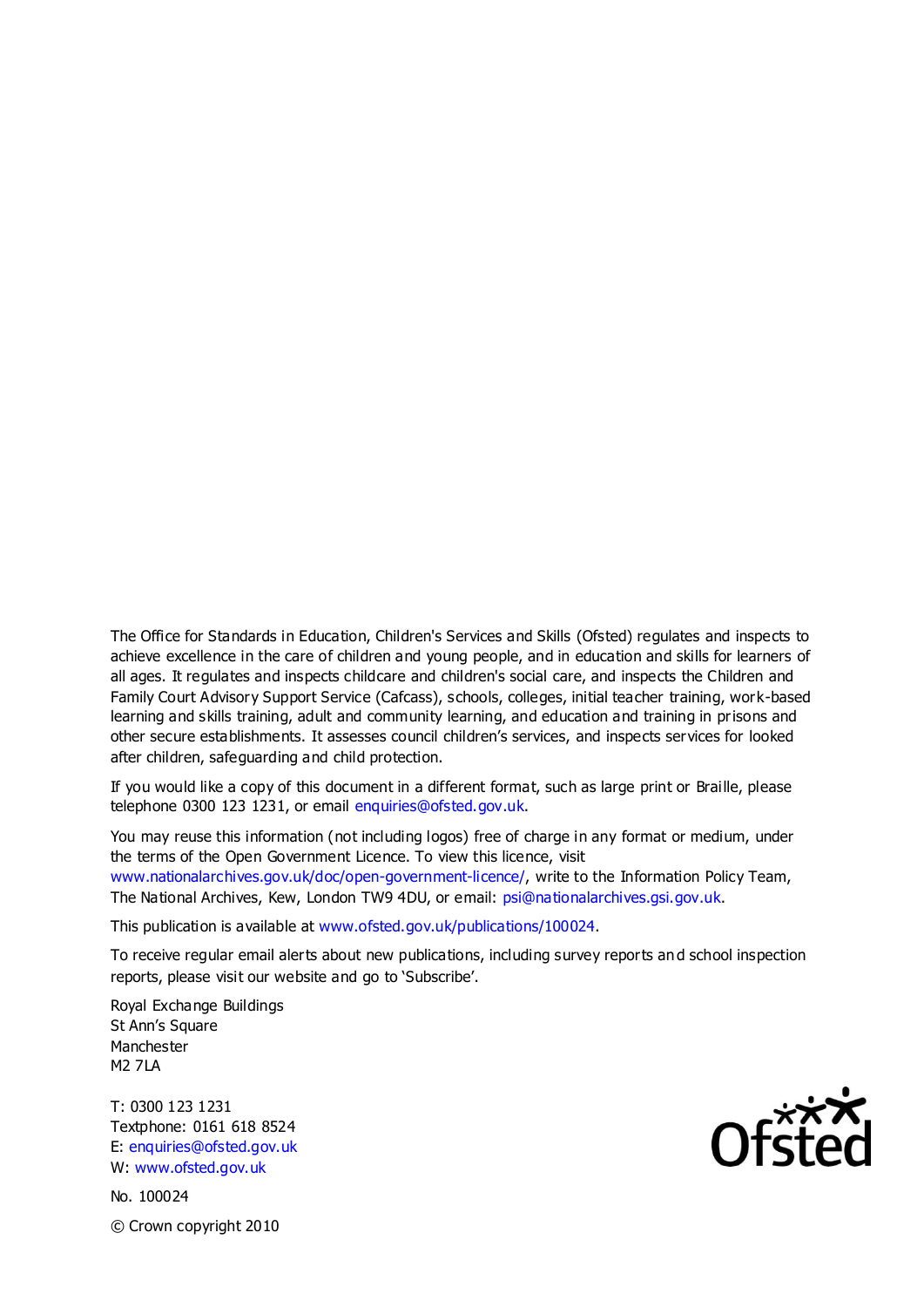

# **Introduction**

The inspection addresses the centre's contribution to:

- facilitating access to early childhood services by parents, prospective parents and young children
- maximising the benefit of those services to parents, prospective parents and young children
- $\blacksquare$  improving the well-being of young children.

The report is made to the local authority and a copy is sent to the children's centre. The local authority may send the report to such persons it considers appropriate and must arrange for an action plan to be produced in relation to the findings in this report.

This inspection was carried out by one additional inspector and one early years inspector.

The inspectors held meetings with the temporary centre manager and staff, a representative from the local authority and the chair of the district advisory board. They also held meetings with partner agencies including the health services, parents and carers and other users of the centre. They observed the centre's work and looked at a range of documents, including key policies, the centre's action plan, user surveys and the centre's evaluation of its services.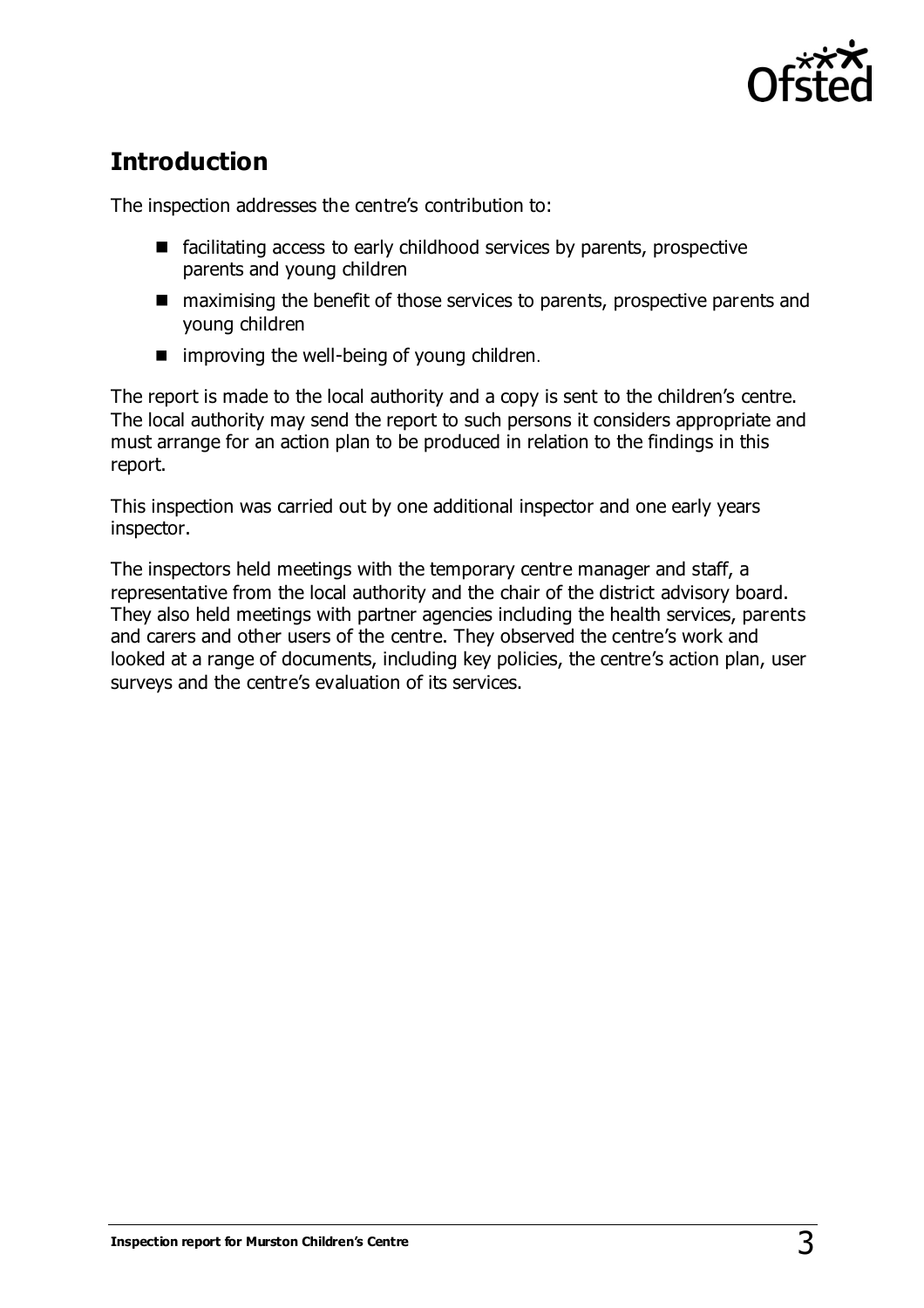

# **Inspection judgements**

**Grades: 1 is outstanding, 2 is good, 3 is satisfactory and 4 is inadequate**

## **Information about the centre**

The centre was designated in March 2008 as a phase two centre, located on the site of Murston Infant School although with no direct link to the school. It is managed by the district advisory board on behalf of the local authority. Members of staff include a centre manager, community involvement worker, early years practitioner, an administrator, a receptionist and a crèche apprentice. The centre manager was absent during the period of the inspection which was overseen by a manager from a neighbouring children's centre. The centre accommodation, though compact, consists of an activity room, small meeting room, medical room, kitchen, toilets and outside play area.

The centre is situated on the edge of Sittingbourne in Swale Borough, and the reach area, which includes urban and rural elements, is divided by the A2 road. There are extremes of wealth and poverty in the area with the most deprived Lower Super Output area having a deprivation score of 2.2 and the least deprived 86.32. A new housing development of 800 properties is nearing completion within the centre's area. There are 1,163 children under five years old in the reach area with approximately 540 registered with the centre. The centre has provided services for approximately 370 registered children in the last year. The vast majority of the population is of White British heritage, with a very limited ethnic mix, although there is a small but significant Polish community in the centre's reach area and approximately 7% of the population is from a Traveller background. Childhood obesity levels are below the Kent and national averages in the reach area at 7.55%. In 2010, 240 children lived in workless households and 15.3% of eligible families benefited from the childcare element of Working Tax Credit. Children's levels on entry to the Early Years Foundation Stage are below that expected for the children's age.

The centre works in partnership with other agencies to prioritise the services it offers users, specifically in early years development, child health and parenting skills. The centre is open for 50 weeks of the year.

#### **Overall effectiveness**

**The effectiveness of the children's centre in meeting the needs of and improving outcomes for users and the wider community** 

**2**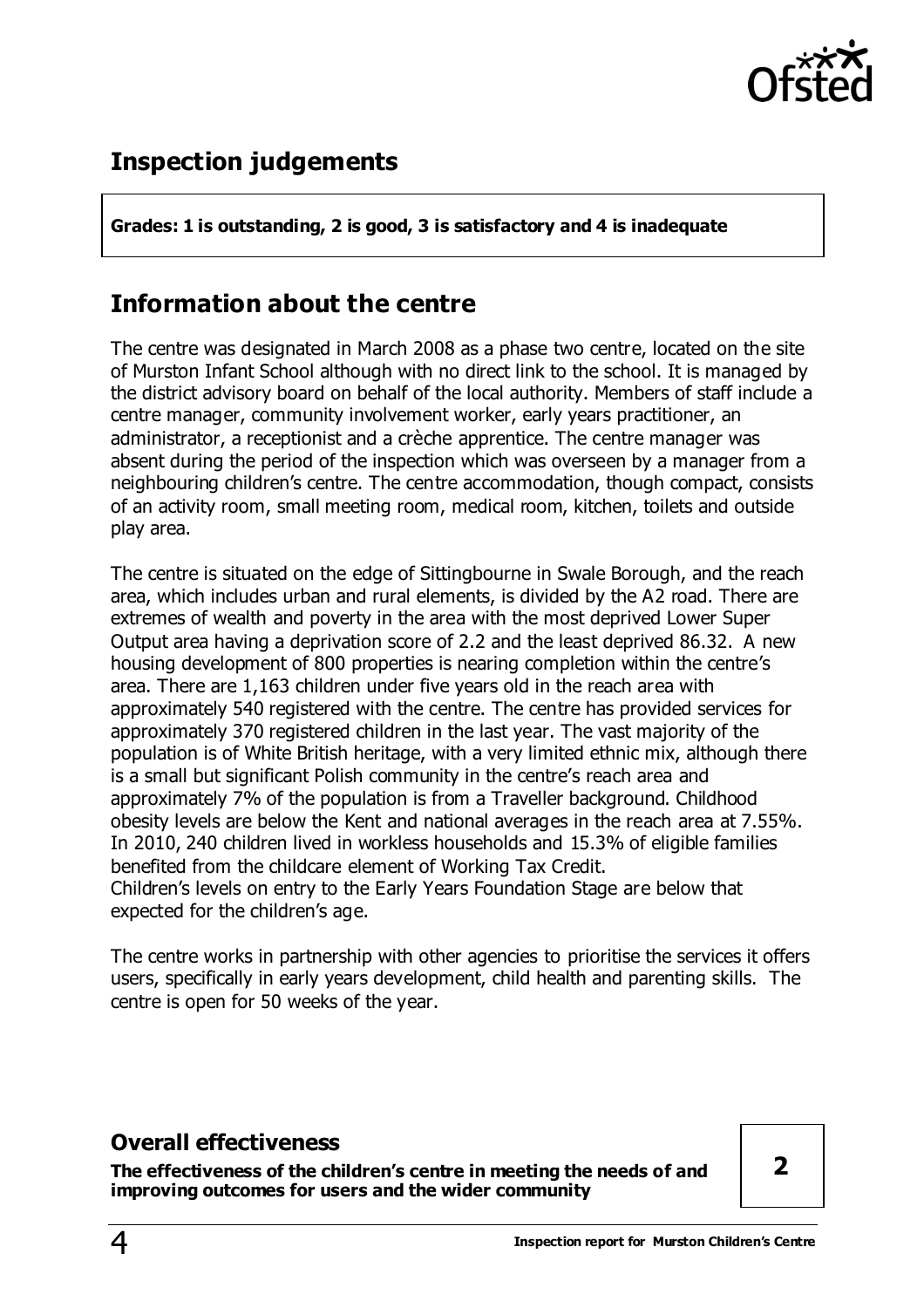

## **Capacity for sustained improvement**

**The centre's capacity for sustained improvement, including the quality of its leadership and management**

**2**

## **Main findings**

Murston Children's Centre is providing a good service. It has had a strong impact on many of the users especially in relation to early childhood development and improving parenting skills. This is due to the commitment of the centre manager and all who work there, as well as effective, integrated partnership work. The strong and skilled focus on early years development leads children to achieve positive relationships and parents to feel more confident in their ability to care for and educate their children. This has had a positive impact on the levels children attain at the end of the Early Years Foundation Stage, especially in their scores for communication, language and literacy (60% reaching age-expected levels, up from 43% in 2009) and in their personal, social and emotional development (78.6% up from 63% in 2009) and in narrowing the achievement gap between the lowest achieving 20% of children and the rest. The centre has been particularly successful in involving and supporting young parents. However, it recognises that there is a need to extend this good work out to other sections of the wider community who are not yet accessing the services such as members of the Traveller community and those who find transport difficult. In addition, the level of support given to users to access training and employment is limited although there are some notable individual successes.

There is a strong emphasis on healthy lifestyles and especially on encouraging families to eat well through the work of the community chef and courses such as Let's Cook. However, the centre is aware that breastfeeding rates are low in the area and declining and has rightly made this a priority in its action plan.

The centre is highly inclusive and many users commented on how welcoming staff are with one reflecting the views of several by stating, 'It's like a family here'. This atmosphere leads users to have confidence in staff and to trust them in times of crisis. As a result the centre provides good levels of care, guidance and support and the outcomes for the well-being of children and other users have been positive. The activities are obviously enjoyed by all participants with comments such as 'Once you come, you're hooked' being common. Safeguarding procedures are good; staff are alert to any concerns and are effective in involving other agencies where necessary to safeguard children. Centre staff are fully involved in Common Assessment Framework plans and well trained in their use.

The governance and day-to-day management of the centre are good and there is a clear understanding of the centre's strengths and areas for development. The action plan has correctly prioritised, specific and measurable targets. Users are fully involved in shaping the services and feel they are listened to. One statement from a user, 'We can suggest ideas and they are acted on' reflected the views of many.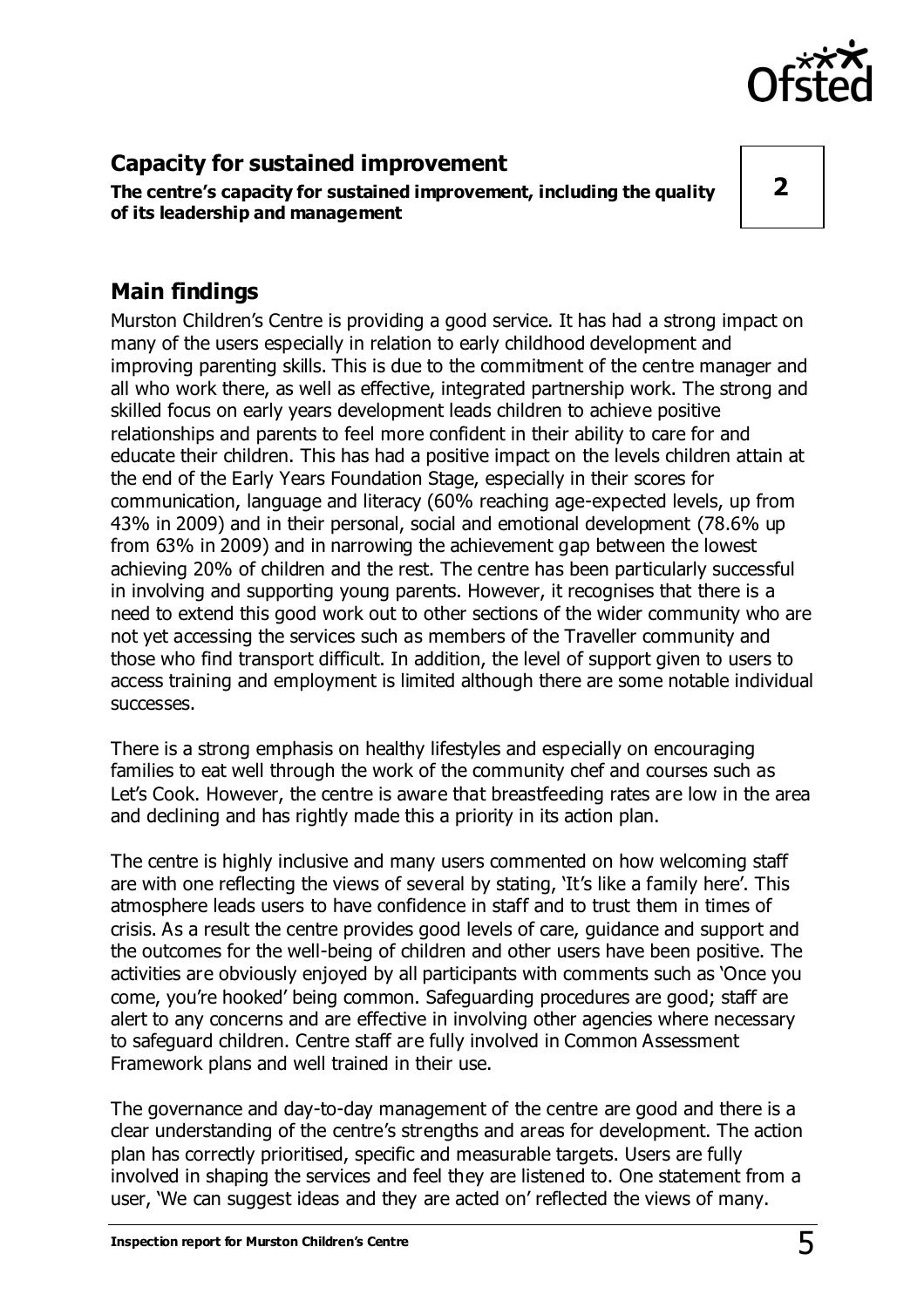

However, users' views are collected in a fairly informal way and there is not a high level of user representation on the local steering group or district advisory board.

The impact of the centre's work is positive in many areas, notably in early years development. There is a strong commitment to continue to improve with a clear recognition of strengths and weaknesses based on robust and accurate selfevaluation. This, combined with good governance and active involvement of the local authority, means that there is good capacity for sustained improvement.

#### **What does the centre need to do to improve further?**

#### **Recommendations for further improvement**

- Increase the percentage of those in the reach area who use the centre by making better use of the data that are now available to target hard to reach groups such as the Traveller community.
- Develop links with agencies to extend the work the centre does in relation to helping a wider number of users to return to work.
- Improve breastfeeding rates in the reach area to be closer to the national average by the end of 2012 by:
	- extending partnerships among the voluntary sector
	- training more staff to enable them to support users in sustaining breastfeeding.

#### **How good are outcomes for users? 2**

The centre focuses well on healthy eating and courses led by the community chef are run on an ongoing basis due to their popularity. There is an awareness that levels of childhood obesity, while below the national level, have increased over the last year and so there is now an even stronger emphasis on healthy lifestyles with Let's Cook sessions and more use being made of outdoor resources to encourage an active lifestyle. Users report that this emphasis has changed their children's attitudes to healthy eating. Breastfeeding rates are low in the reach and wider area of Swale, compared to national averages, and are falling (approximately 27% in 2010). The centre recognises that it needs to be proactive in this aspect by supplementing support currently available through the health professionals, with links with the voluntary sector and more staff training. The number of teenage pregnancies is 8% above Kent and national averages with 33 in the reach area in 2010. The emotional health of users has been a strong focus and the centre has been effective in improving the lives of individuals whose problems have been recognised and where targeted support has been put in place.

Adults and children feel safe in the centre not only because of the good security arrangements but also because of the warm, welcoming staff. Children behave well as parents have been guided by staff as to how to deal with behaviour issues. On a trip to a local park, parents took responsibility not only for the behaviour and safety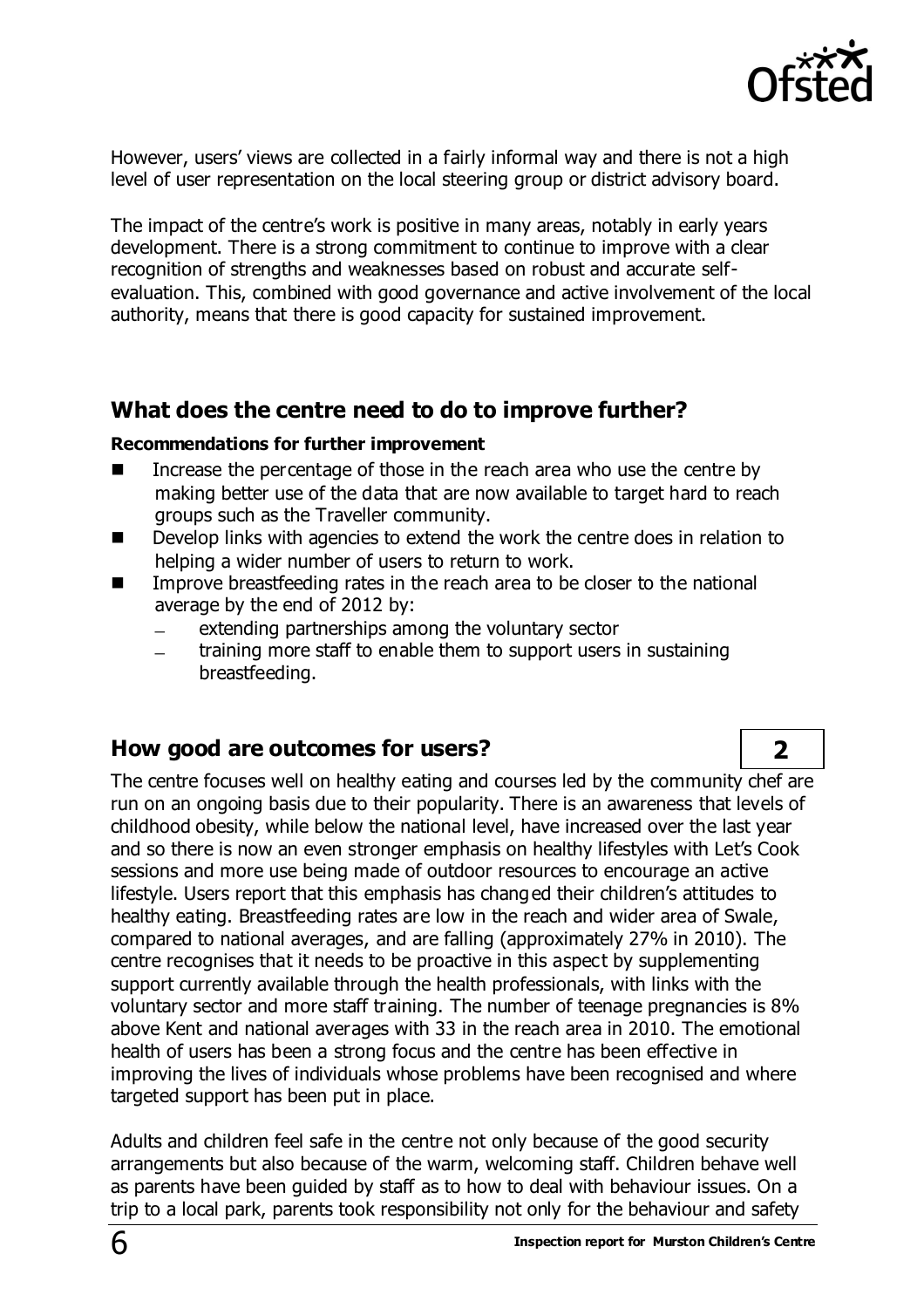

of their own children but also looked out for the needs of others. Emergency hospital admissions for children from birth to four years old are high in the reach area at almost twice the Kent average (203 per 10,000 compared to 113 in Kent). This equates to 22 admissions. The centre is aware of this and so runs paediatric first-aid courses on a regular basis. In addition, the community involvement worker will make home visits to assess and advise on making the home safer. Parents report that they now feel more confident in relation to dealing with minor accidents and how to protect their children. Staff are well trained in how to participate effectively in the Common Assessment Framework process and with child protection plans, with positive outcomes for children.

Children who access the centre make good progress especially in relation to their confidence and independence. This is because the early years practitioner is skilled in imparting her knowledge to parents in an effective way. As a result, common comments from parents are 'He's made so many friends' and 'I now know how to deal with her behaviour.' Consequently, the number of children who are reaching age-expected levels at the end of the Early Years Foundation Stage in the centre's reach area is improving and the gap between the lowest achieving 20% and the rest is narrowing, and is currently 32%.

Parenting skills are developed well through successful courses such as Parents as Partners in Early Learning and the centre has been especially effective in involving young parents in these programmes. There are high levels of enjoyment seen at the activities such as messy play at Toddling Turtles and parents are adept at working with their children under the guidance of well-trained staff. Parents say staff have '… an amazing ability to involve children in all activities'.

The high number of users who wanted to make a contribution to the inspection is indicative of the contribution the centre encourages. Users feel confident that their views are listened to, such as in splitting the Rock-a-Bye music group into two sessions to accommodate different age groups and setting up a baby signing course. Although there is a suggestions box, this is used infrequently as users state that staff are so approachable, ' … you can just ask them'. Although only a small number of users are engaged in governance of the centre, as there is not an active parents' forum at present, those who are involved are highly valued by the centre and they make a very positive contribution and feel empowered. There are high levels of respect seen among users, which are modelled by the staff. These together with the strong links with the adjacent community project, have had a strong impact on improving community cohesion.

Children are making good progress in enhancing their skills for the future because of the strong emphasis on early years development. However, the centre has had only limited impact so far in helping adults access training and employment. This is partly due to the small size of the centre and the amount of time staff have to devote to this aspect, coupled with only limited involvement of Jobcentre Plus despite the best efforts of the centre. There have been notable individual successes such as helping users into apprenticeships and in particular, supporting young parents to continue in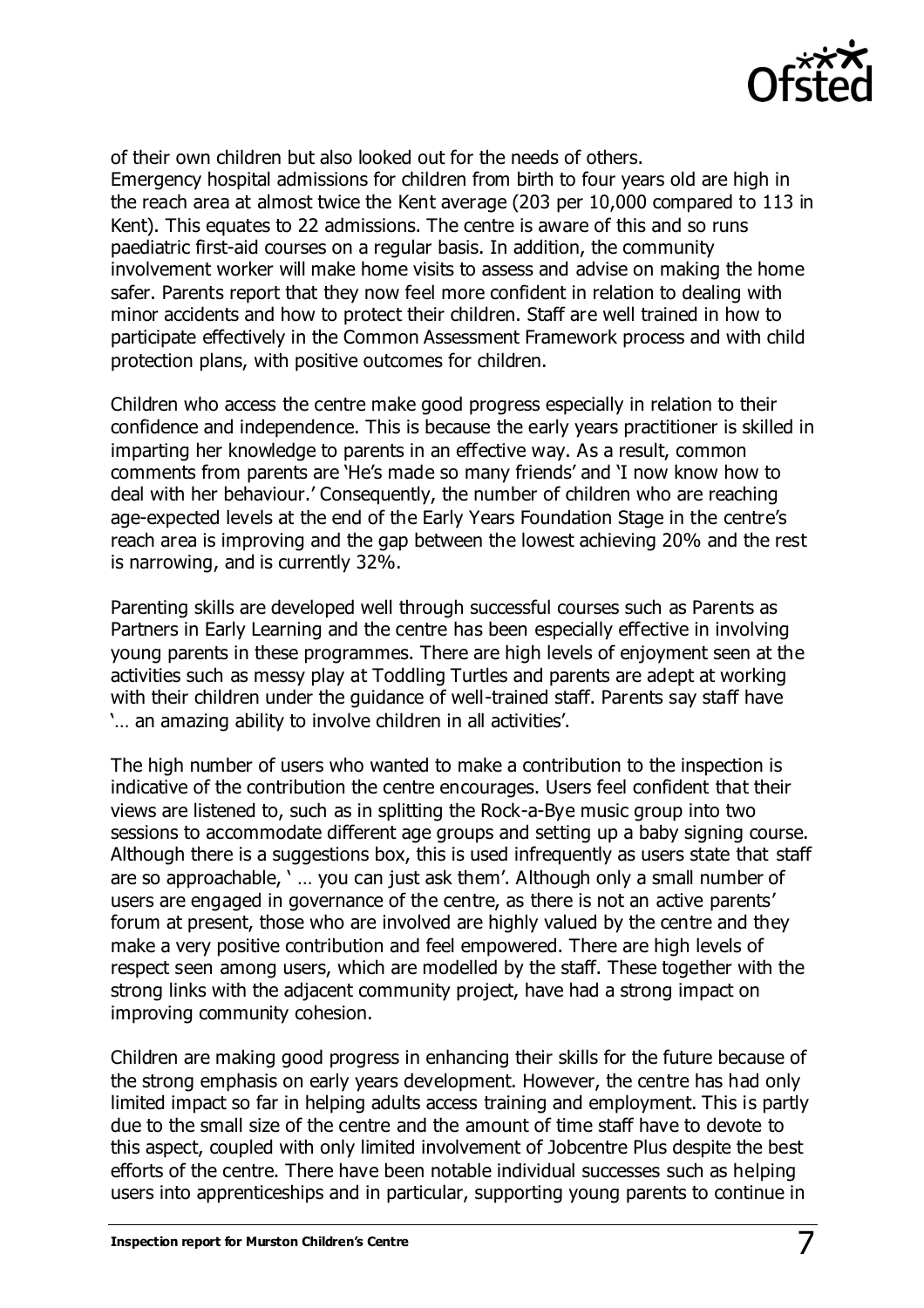

education. Nevertheless, this is an area the centre recognises needs to be improved to enable more users to develop economic stability.

| The extent to which children, including those from vulnerable groups,<br>are physically, mentally and emotionally healthy and families have<br>healthy lifestyles                  |  |
|------------------------------------------------------------------------------------------------------------------------------------------------------------------------------------|--|
| The extent to which children are safe and protected, and their welfare<br>concerns are identified and appropriate steps taken to address them                                      |  |
| The extent to which all users enjoy and achieve educationally and in<br>their personal and social development                                                                      |  |
| The extent to which children engage in positive behaviour and develop<br>positive relationships and users contribute to decision-making and<br>governance of the centre            |  |
| The extent to which children are developing skills for the future and<br>parents are developing economic stability and independence including<br>access to training and employment |  |

### **How good is the provision? 2**

Staff know the current users of the centre well and are adept at assessing their individual needs. The parent of a child with special educational needs stated, 'I don't think she would have had a diagnosis without the centre manager.' Staff work well with partner agencies to formulate the best layers of support, instigating or participating in multi-agency meetings to deliver specific support. This has been especially beneficial where there have been concerns about a child's welfare or in times of crisis such as with housing difficulties. As a result, the well-being of adults and children has been enhanced.

Purposeful learning and development is at the heart of the centre's rationale especially in relation to Early Years development and in parenting skills. Staff plan for all six areas of learning across every activity. This has led to raised confidence levels among adults in relation to their understanding of child development including where their children have special educational needs and/or behaviour issues. Parents become involved in celebrating and supporting the achievements of not only their own children but also those of others and this has a palpable impact on their confidence levels. The centre is aware however of the need to enhance the learning of more adults so that they can progress to employment.

The range of services offered is good and meets the needs of those who use the centre well. Their views are taken into account when formulating the plans and each session is reviewed to see whether it has met the needs of the participants. The range of services is particularly beneficial to target groups such as teenage parents, lone parents and vulnerable groups. However, staff are aware that there are still pockets of the community that they are not reaching as effectively, such as the Traveller population, despite the high quality outreach work. This is because some of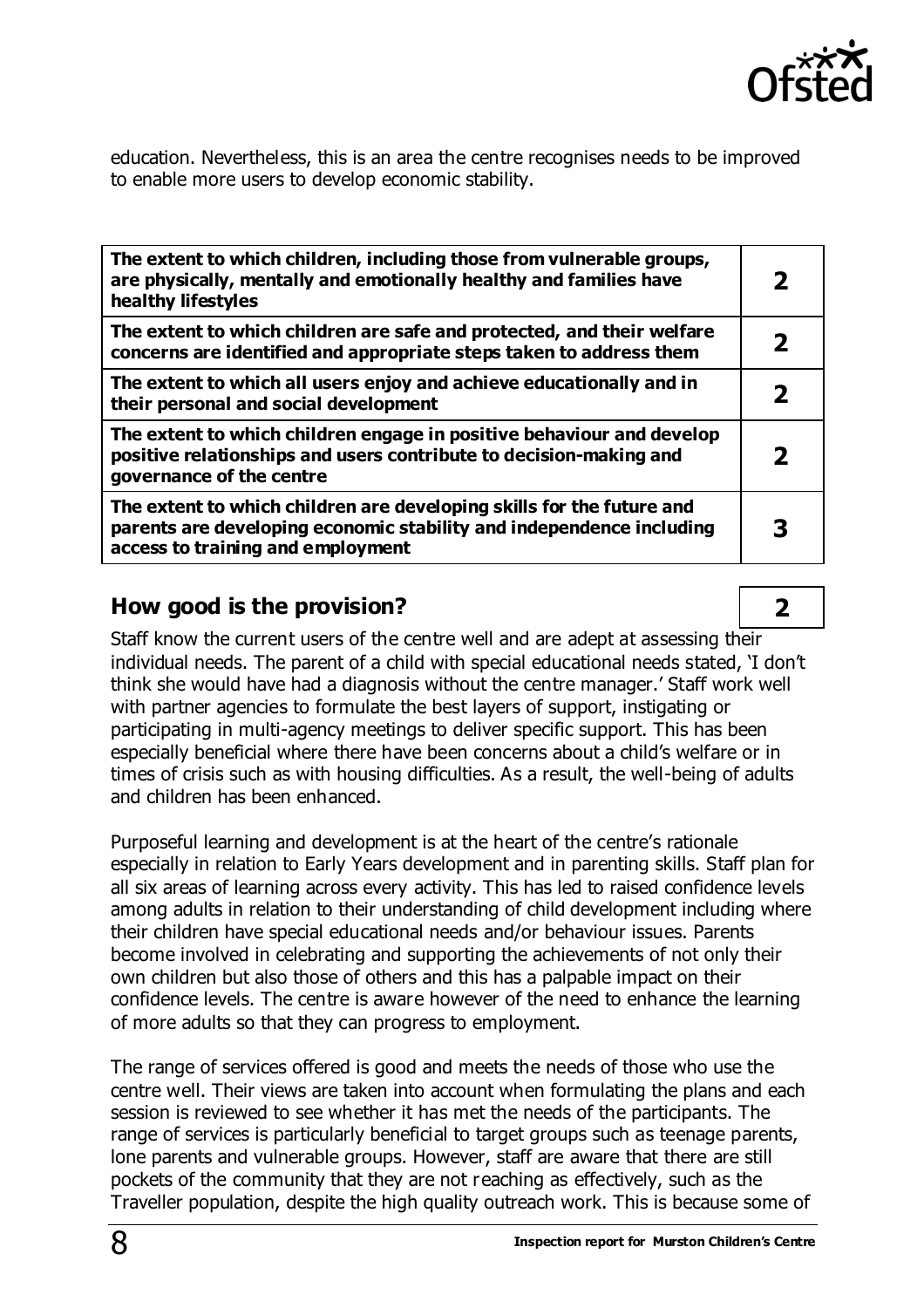

the information about the make-up of the area is relatively new and staff time, in this small centre, is stretched in meeting the needs of other target groups.

The quality of care, guidance and support in the centre is high and is enhanced by the productive partnerships and good outreach work. This is particularly so in relation to children in need cases and where there are issues of domestic violence. The community involvement worker goes out regularly into the community to carry out home visits with case studies showing perseverance where there are potential causes for concern. Often these visits are undertaken with a variety of partner agencies such as health professionals, housing association representatives or the Young Parent Coordinator. A proactive approach at times of crisis means that staff have built up high levels of trust and respect from those they come into contact with. Case studies and anecdotal evidence show this work results in some significant improvements in the lives of individuals such as in improved housing more suitable to the needs of children, advice on child care and referral for nursery provision for twoyear olds.

| The effectiveness of the assessment of the needs of children, parents<br>and other users                                   |   |
|----------------------------------------------------------------------------------------------------------------------------|---|
| The extent to which the centre promotes purposeful learning,<br>development and enjoyment for all users                    |   |
| The extent to which the range of services, activities and opportunities<br>meet the needs of users and the wider community | 2 |
| The quality of care, guidance and support offered to users within the<br>centre and the wider community                    |   |

#### **How effective are leadership and management? 2**

Governance of the centre is effective, even though the current system of a district advisory board, fed into by the local steering group, is relatively new. The advisory board has already been effective in supporting the centre in its self-evaluation and in developing its action plan. This plan sets out priorities appropriately, with challenging, measurable targets. Robust monitoring and a close working relationship with the local authority, combined with clear lines of responsibility, mean that accountability arrangements are good. Partner agencies are well represented on the steering group and the district advisory board, and there are also close working partnerships with the other local children's centres leading to shared expertise and resources. This all has a positive impact on outcomes for users. Day-to-day management of the centre is good and enhanced by very enthusiastic staff who have high expectations of themselves and others. Users state staff see their work as '… more than just a job'.

The purpose-built centre is small, given the number in its reach area, but it is very well resourced, attractive and staff are highly trained. Consequently, it gives good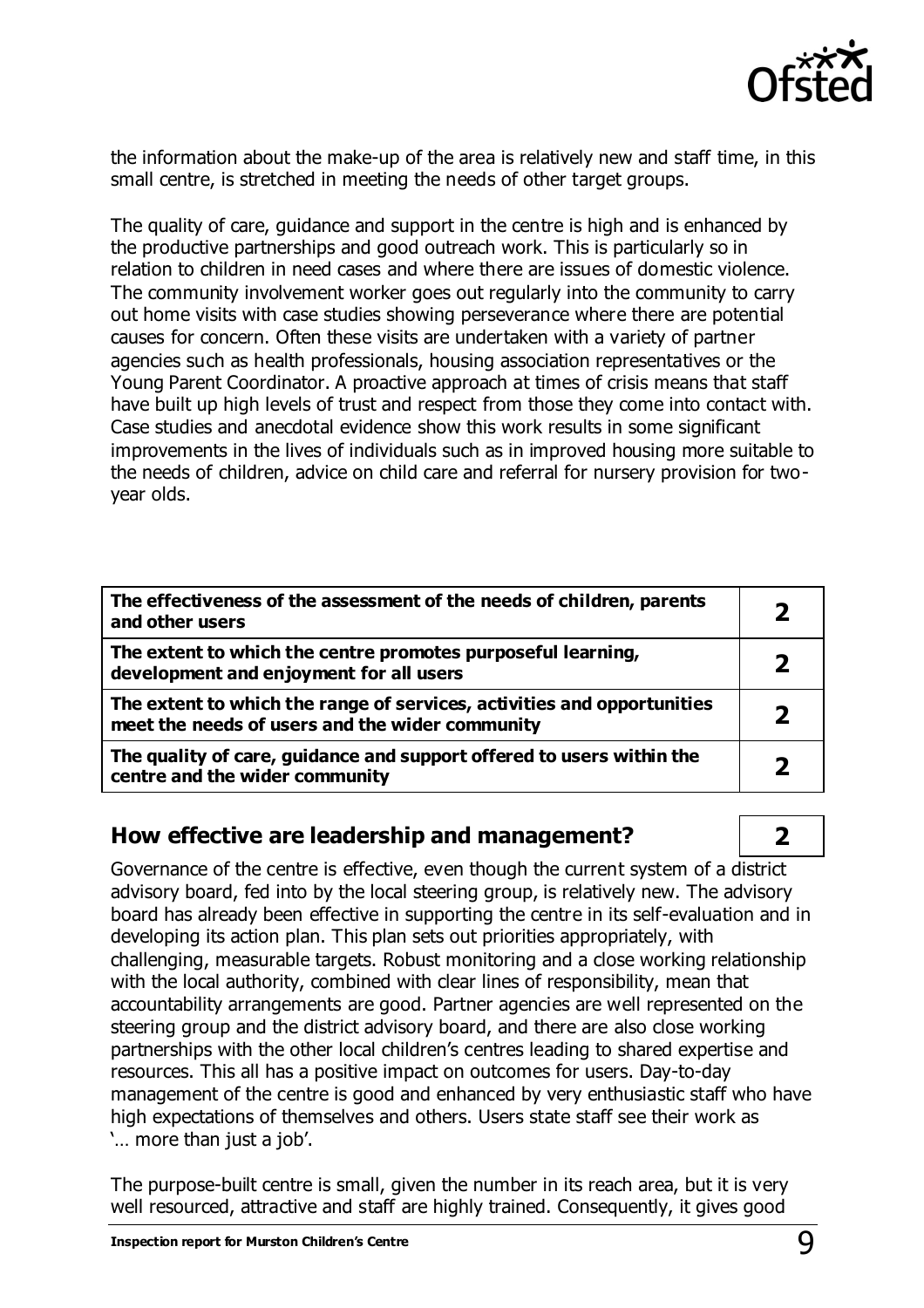

value for money as it has been particularly effective in enhancing the early development of children and in improving parenting skills, and outcomes are good overall. However, the centre is aware that it now needs to enable even more users to benefit from staff expertise and high quality resources.

The centre is inclusive and promotes equality and diversity well. It also meets the needs well of children and families with disabilities providing one-to-one support where necessary. Although the area is not multi-ethnic, the staff try to meet the needs of the few who have English as a second language, for example, providing leaflets in other languages and arranging sessions such as Little Voices to help develop English language skills. Polish dishes were included in an international tasting session. Weekend activities such as Soccer Tots and holiday play schemes also try to meet the needs and so include a wider range of users. The building is fully accessible to those with disabilities and the centre meets its statutory requirements in this regard as it does in relation to safeguarding.

All the appropriate Criminal Record Bureau checks are carried out. All staff are clear about child protection procedures and are well trained. They are quick to identify and act upon any concerns about users' safety including if there are signs of domestic or child abuse. Where necessary multi-agency meetings will be convened under the Common Assessment Framework and the resultant plans, executed through the good partnerships that are in place, have been effective in supporting the lives of users. The most effective partnerships have been with the local community project, health professionals, housing associations and the Young Parents Coordinator. Less effective have been the partnerships with agencies to support users in training and/or returning to work, despite the efforts of the centre.

Those who use the centre are very positive about how their views are listened to and used to shape the services, although this is done on a largely informal way. The annual user survey is carried out centrally, with the children's centre discouraged from conducting its own research. This means that only a very small minority of users respond and there are no means to gather the views of users who may have communication or literacy difficulties. However, the centre is adept at getting verbal and written feedback after courses or specific outings and this is overwhelmingly positive. As yet, although there is user representation on the managing bodies, it is limited, albeit effective.

| The extent to which governance, accountability, professional<br>supervision and day-to-day management arrangements are clear and<br>understood           |                         |
|----------------------------------------------------------------------------------------------------------------------------------------------------------|-------------------------|
| The extent to which ambitious targets drive improvement, provision is<br>integrated and there are high expectations for users and the wider<br>community | $\overline{\mathbf{z}}$ |
| The extent to which resources are used and managed efficiently and<br>effectively to meet the needs of users and the wider community                     | 2                       |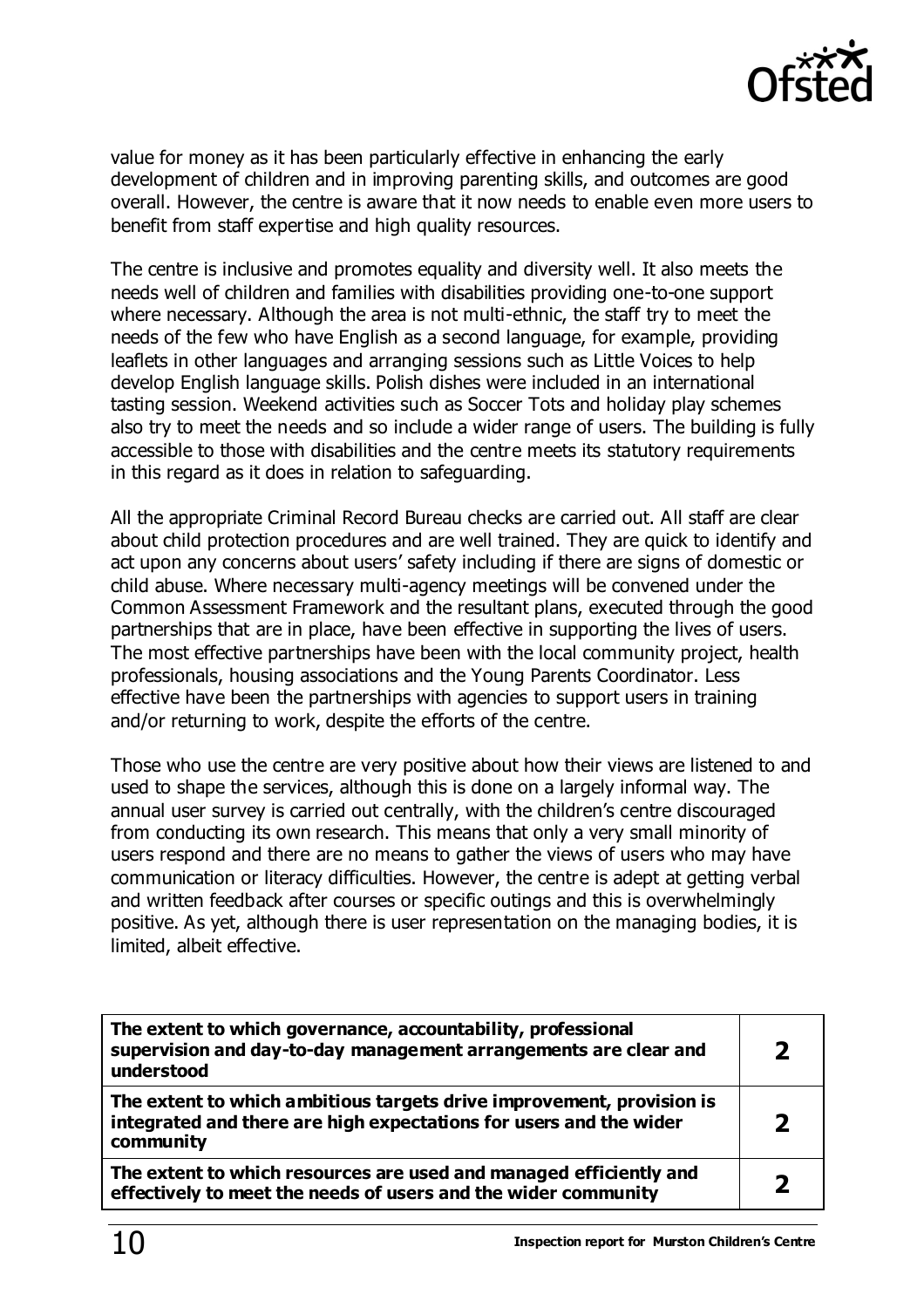

| The extent to which equality is promoted and diversity celebrated,<br>illegal or unlawful discrimination is tackled and the centre fulfils its<br>statutory duties | 2                |
|--------------------------------------------------------------------------------------------------------------------------------------------------------------------|------------------|
| The effectiveness of the centre's policy, procedures and work with key<br>agencies in safeguarding children and, where applicable, vulnerable<br>adults            | $\boldsymbol{z}$ |
| The extent to which evaluation is used to shape and improve services<br>and activities                                                                             |                  |
| The extent to which partnerships with other agencies ensure the<br>integrated delivery of the range of services the centre has been<br>commissioned to provide     | 7                |
| The extent to which the centre supports and encourages the wider<br>community to engage with services and uses their views to develop the<br>range of provision    |                  |

## **Any other information used to inform the judgements made during this inspection**

Any complaints about the inspection or the report should be made following the procedures set out in the quidance *Complaining about inspections*, which is available from our website: [www.ofsted.gov.uk.](http://www.ofsted.gov.uk/) If you would like us to send you a copy of the guidance, please telephone 0300 123 1231, or email [enquiries@ofsted.gov.uk](mailto:enquiries@ofsted.gov.uk).

# **Summary for centre users**

We inspected Murston Children's Centre on 23–24 June 2011. We judged your centre as good overall.

During our visit we looked at your centre's plans for development and numerous other documents. We spoke to a wide range of partner agencies working with the centre as well as staff, the chair of the district advisory board and a representative of the local authority. We also visited all of the centre activities taking place during the inspection and spoke to a substantial number of users of the centre.

Thank you for your participation in the inspection. Those of you we spoke to were very positive about all the centre staff have done for you and your children. Several spoke of how welcome you are made to feel, saying 'You never feel like an outsider' and describing the centre as '… like a family' and that you have high levels of confidence and trust in the staff. The support given to help your children learn, develop and behave well has been particularly strong. However, the centre has had limited success in helping adults back to work. This is partly due to the time constraints on staff and the lack of specialist support but it is an area we have asked the centre to improve so that more users can achieve a more stable financial situation. The centre promotes healthy eating well and many of you have benefited